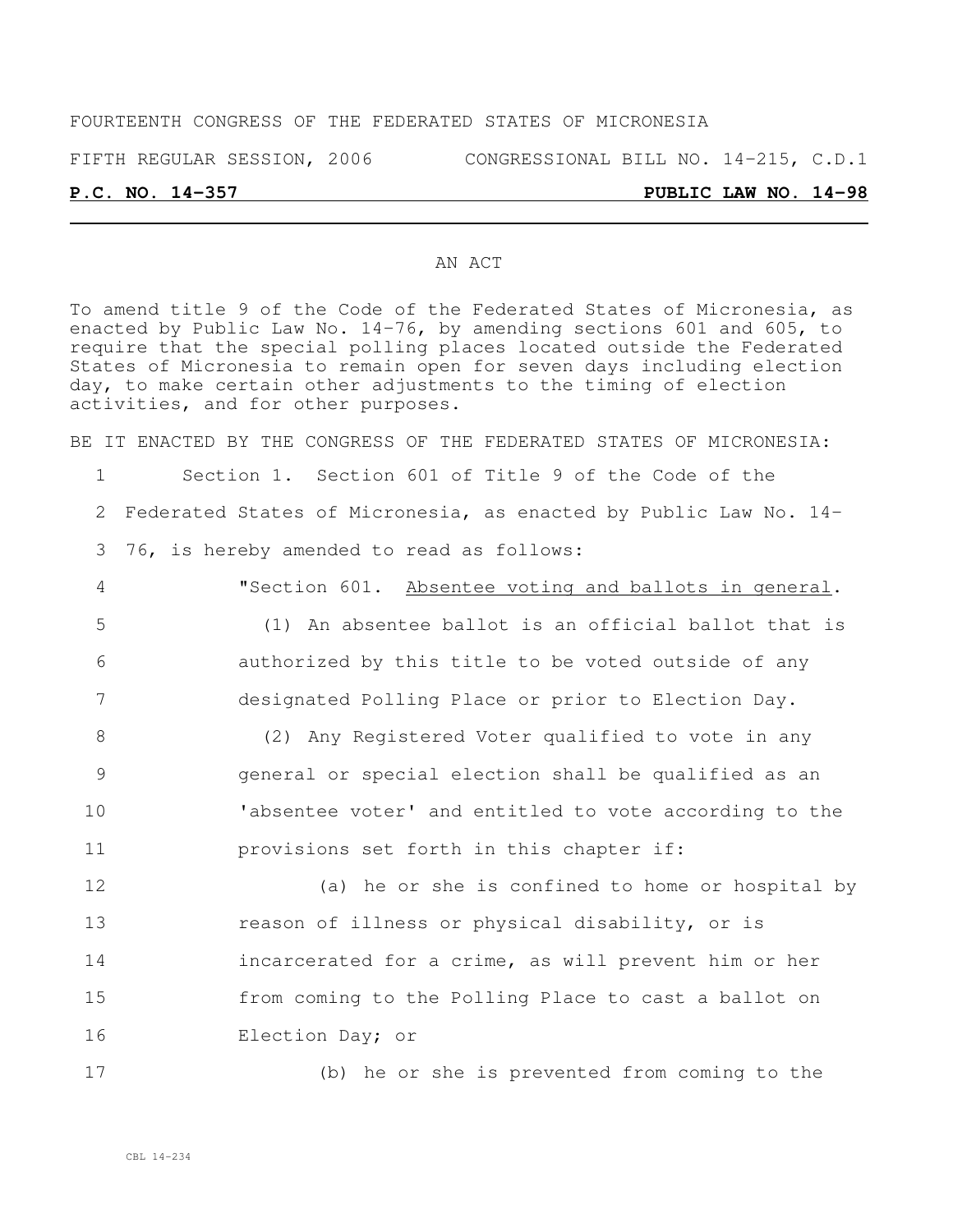| $\mathbf 1$     | Polling Place in the Congressional Election District of |
|-----------------|---------------------------------------------------------|
| $\mathbf{2}$    | registration by reason of being at sea, serving in the  |
| 3               | armed forces, being obstructed by natural barrier, or   |
| $\overline{4}$  | being otherwise absent from the Congressional Election  |
| 5               | District of registration, making it highly impractical  |
| 6               | or extremely difficult for him or her to arrive at the  |
| $7\phantom{.0}$ | Polling Place in time to cast a ballot on Election Day. |
| $8\,$           | (3) An absentee voter may vote by absentee ballot in    |
| $\mathsf 9$     | one of the following ways:                              |
| 10              | $(a)$ by mail;                                          |
| 11              | (b) by voting at a mobile Polling Place;                |
| 12              | (c) by voting at a VAAPP Polling Place in another       |
| 13              | Congressional Election District;                        |
| 14              | (d) by voting at a special Polling Place; or            |
| 15              | (e) by voting at a traveler Polling Place.              |
| 16              | (4) It shall be unlawful for an absentee voter to vote  |
| 17              | using more than one method of absentee voting.          |
| 18              | (5) Any Registered Voter wishing to vote by absentee    |
| 19              | ballot must submit a written request, using the forms   |
| 20              | specified in the rules and regulations promulgated      |
| 21              | pursuant to this title, to the national election        |
| 22              | commissioner of the State in which the voter is         |
| 23              | registered. The request shall be signed and dated by    |
| 24              | the Registered voter and shall include the following    |
| 25              | information, as well as any additional information the  |
|                 |                                                         |

of 7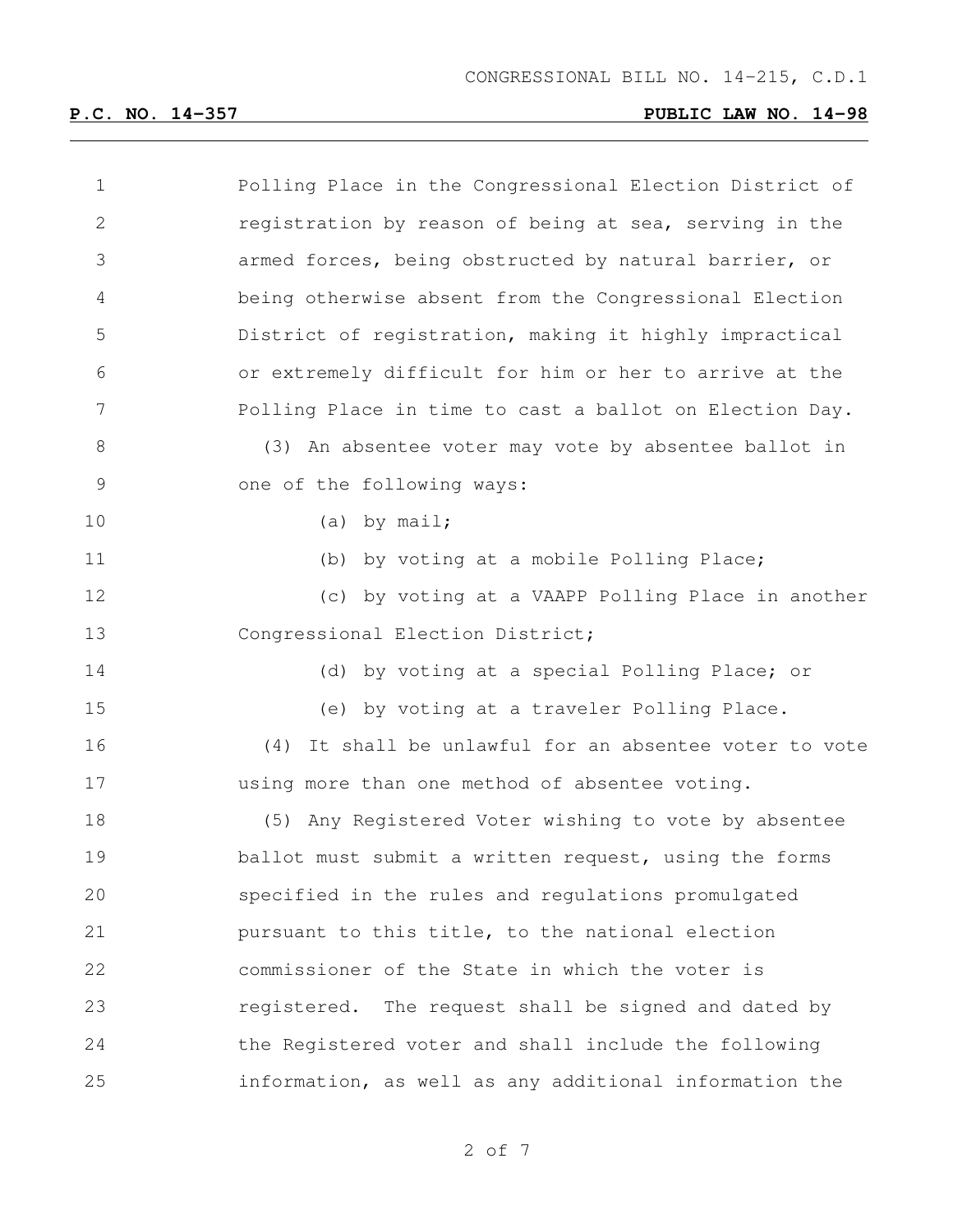| $\mathbf 1$   | National Election Director may require:                              |  |  |  |  |  |  |
|---------------|----------------------------------------------------------------------|--|--|--|--|--|--|
| $\mathbf{2}$  | (a) the voter's full and correct name and date of                    |  |  |  |  |  |  |
| 3             | birth;                                                               |  |  |  |  |  |  |
| 4             | (b) the voter's current place of residence and                       |  |  |  |  |  |  |
| 5             | mailing address;                                                     |  |  |  |  |  |  |
| 6             | (c) the voter's Municipality and Congressional                       |  |  |  |  |  |  |
| 7             | Election District of registration;                                   |  |  |  |  |  |  |
| 8             | (d) the voter's reasons for being absent from his                    |  |  |  |  |  |  |
| $\mathcal{G}$ | or her Congressional Election District on Election Day;              |  |  |  |  |  |  |
| 10            | and                                                                  |  |  |  |  |  |  |
| 11            | (e) the type of absentee voting the voter seeks                      |  |  |  |  |  |  |
| 12            | to use.                                                              |  |  |  |  |  |  |
| 13            | (6) Only the Registered Voter seeking to vote by                     |  |  |  |  |  |  |
| 14            | absentee ballot may submit an absentee ballot request to             |  |  |  |  |  |  |
| 15            | the national election commissioner.                                  |  |  |  |  |  |  |
| 16            | Section 2. Title 9 of the Code of the Federated States of            |  |  |  |  |  |  |
| 17            | Micronesia, as enacted by Public Law No. $14-76$ , is hereby amended |  |  |  |  |  |  |
| 18            | by amending section 605 of chapter 6 to read as follows:             |  |  |  |  |  |  |
| 19            | "Section 605. Voting absentee ballot at a special                    |  |  |  |  |  |  |
| 20            | Polling Place.                                                       |  |  |  |  |  |  |
| 21            | (1) Registered Voters who are absent from their State                |  |  |  |  |  |  |
| 22            | of registration on Election Day may cast their votes at              |  |  |  |  |  |  |
| 23            | a special Polling Place.                                             |  |  |  |  |  |  |
| 24            | (2) Not less than 60 days prior to a general election,               |  |  |  |  |  |  |
| 25            | or 45 days prior to a special election, the National                 |  |  |  |  |  |  |
|               |                                                                      |  |  |  |  |  |  |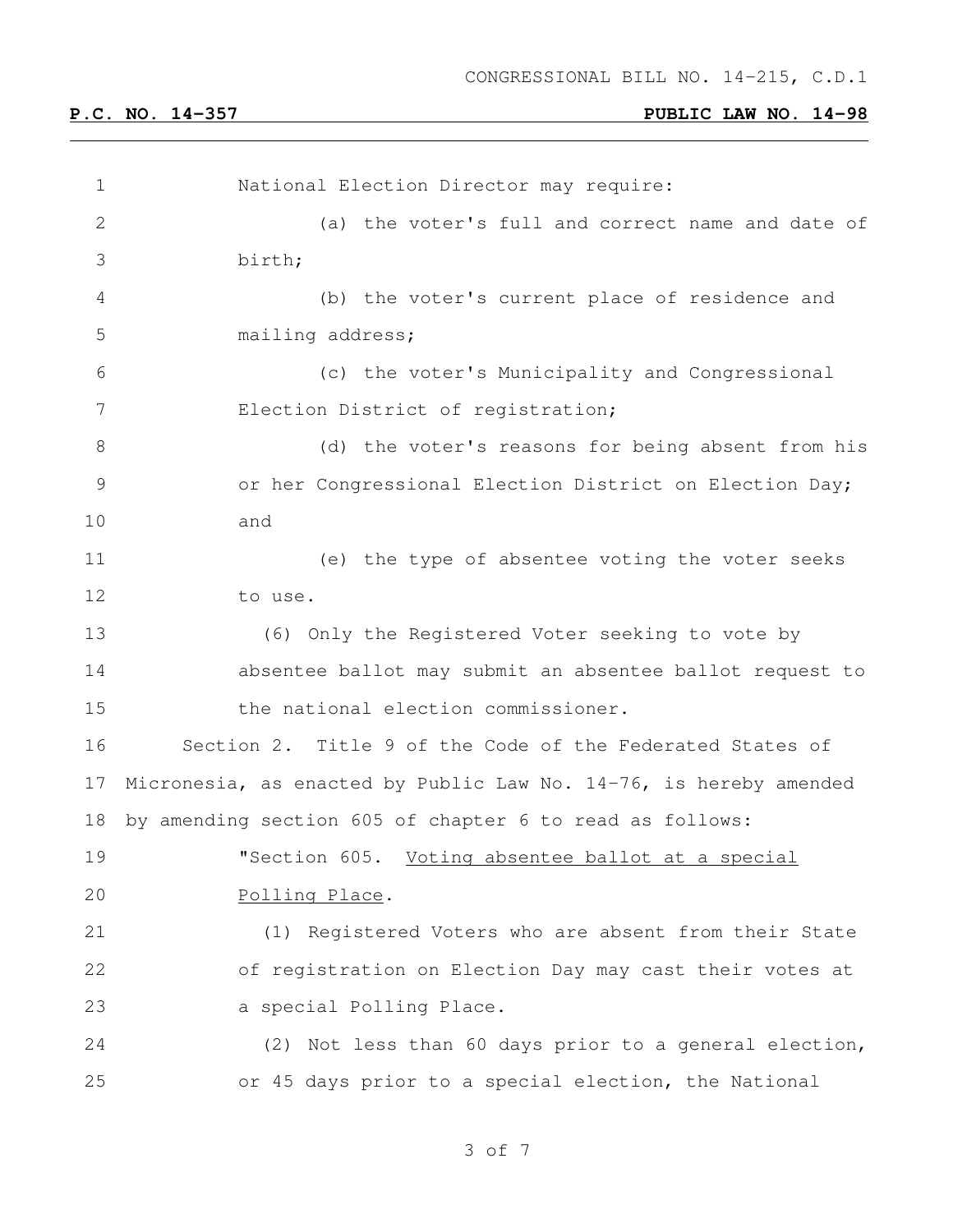Election Director shall designate the locations of the special Polling Places, provided that, there shall be one special Polling Place in Guam and one special Polling Place in Honolulu and that these shall be the only special Polling Places located outside the Federated States of Micronesia.

 (3) Requests to vote absentee ballot at a special Polling Place must be in writing, using the forms required by the rules and regulations promulgated **pursuant to this\_title, and received by the national**  election commissioner of the State of registration not less than 30 days prior to a general election or 20 days 13 before a special election; provided however, no written request shall be required if in a previous National Election the absentee voter submitted a request in which he or she indicated his or her desire to vote at the same special Polling Place in future National Elections until such time as the voter provides written notification to the national election commissioner that he or she wishes to resume voting at his or her regular Polling Place. Provided, further, that a voter with a valid Voter Identification Card may vote at any special Polling Place designated for his her Congressional Election District without submitting a written request. (4) The national election commissioner, or his or her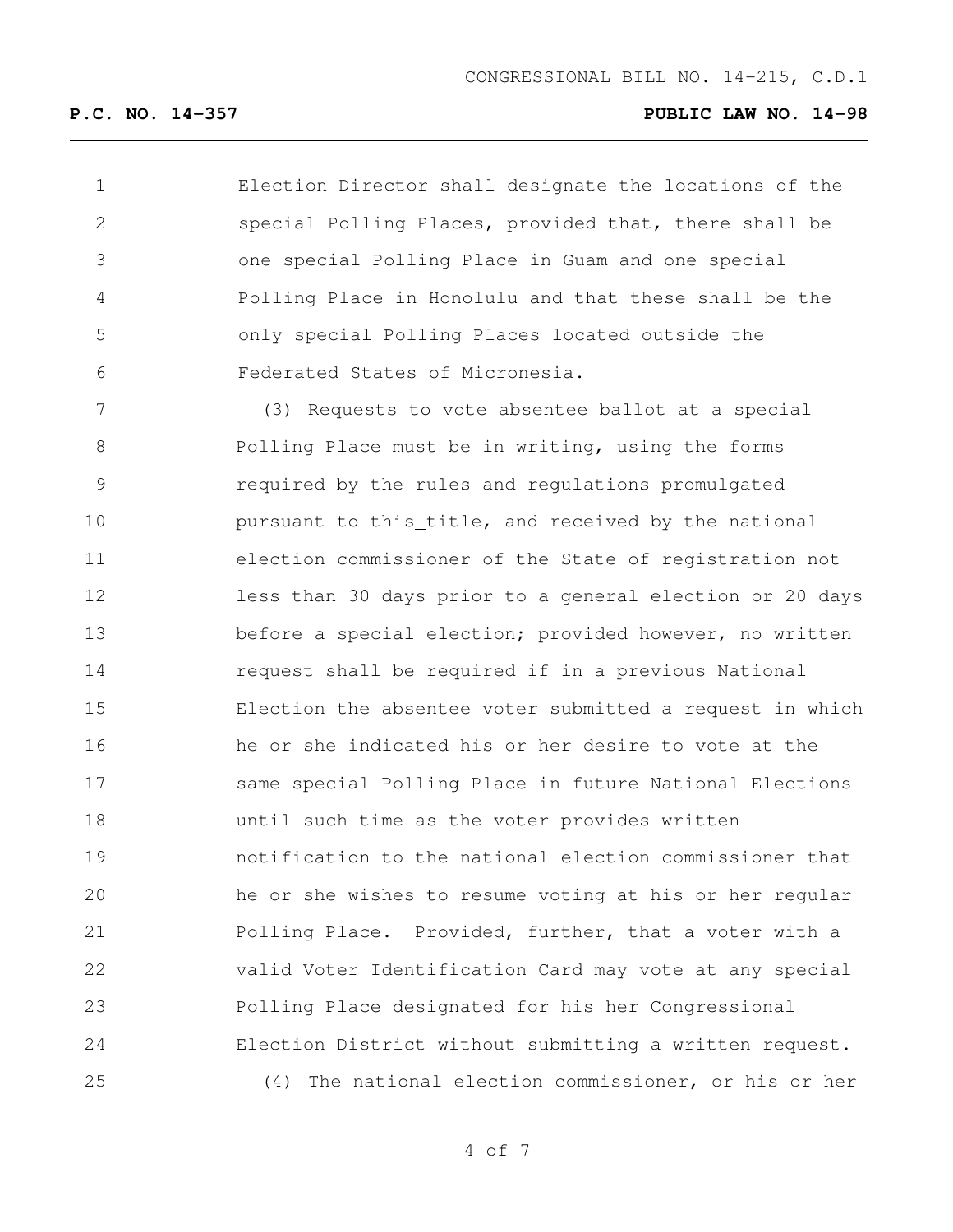designee, shall review all special Polling Place requests for a particular Congressional Election District, and shall request that the National Election Director place on a special Polling Place Signature List for that Congressional Election District all the information contained on the National Voter Register for 7 those absentee voters who submitted valid and timely requests. No later than six days before a National Election, the national election commissioners shall post at the National Election Office in their State the special Polling Place Signature List for each special Polling Place in their State.

 (5) The National Election Director, or his or her designee, shall review all requests to vote at a special Polling Place outside the Federated States of Micronesia, and shall place on a special Polling Place signature list for that special Polling Place all the information contained on the National Voter Register for those absentee voters who submitted valid and timely requests. No later than 14 days before a National Election, the National Election Director, or his or her designee, shall post the special Polling Place Signature Lists for Guam and Honolulu in a publicly accessible place in each respective location to be set out in the regulations promulgated pursuant to this title.

of 7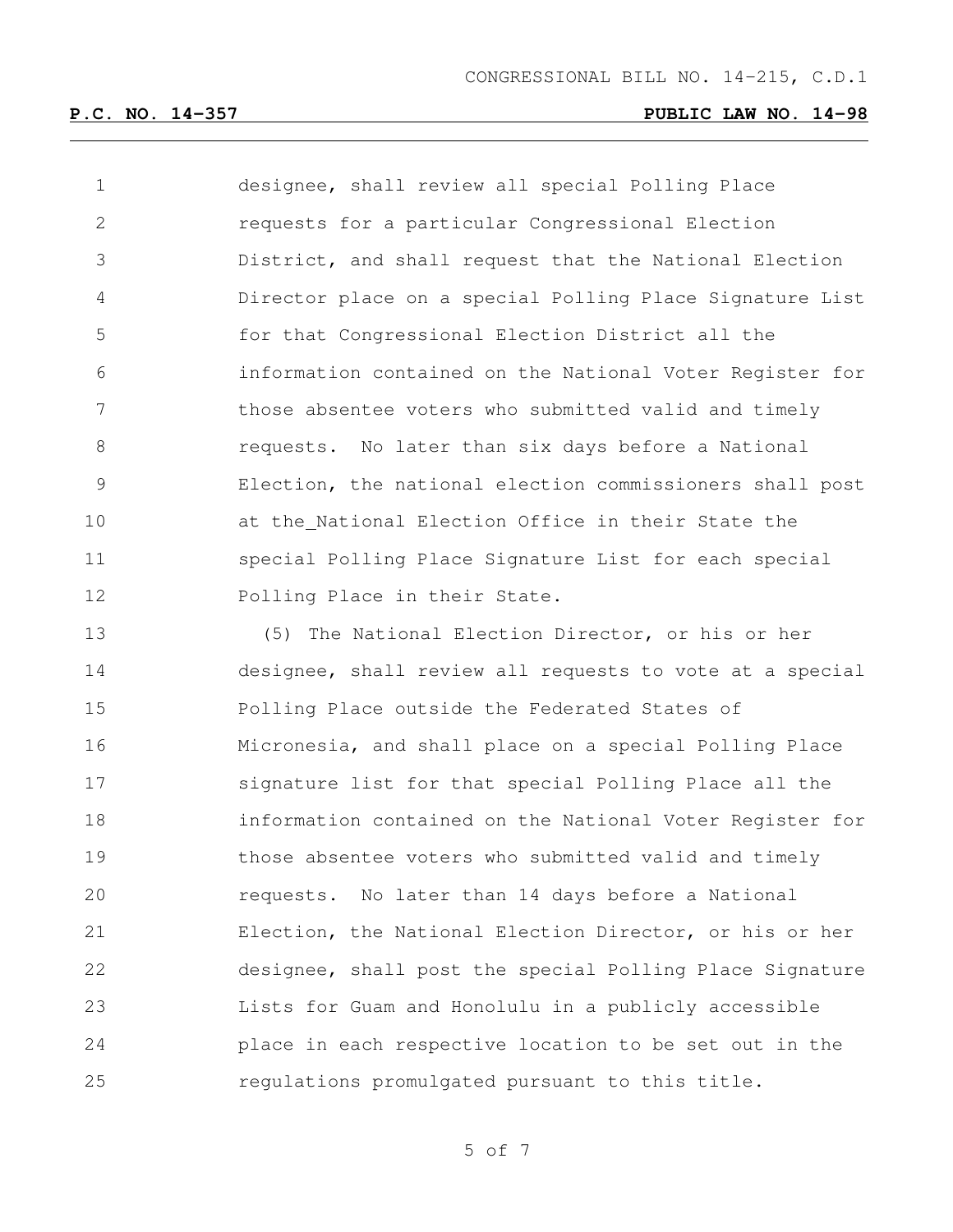(6) The National Election Director, or his or her designee, shall strike out or delete the entry of an absentee voter included on a special Polling Place Signature list from the Signature List for that voter's regular Polling Place. The absentee voter shall not be allowed to cast a ballot at his or her regular Polling 7 Place on Election Day. 8 (7) Notwithstanding any other provision of this title, the special Polling Places located outside the Federated States of Micronesia shall remain open between 7.00 am and 5.00 p.m for seven days commencing on the sixth day before Election Day and ending on Election Day, except that, such special Polling Places shall be closed on any Sunday falling within the seven day period."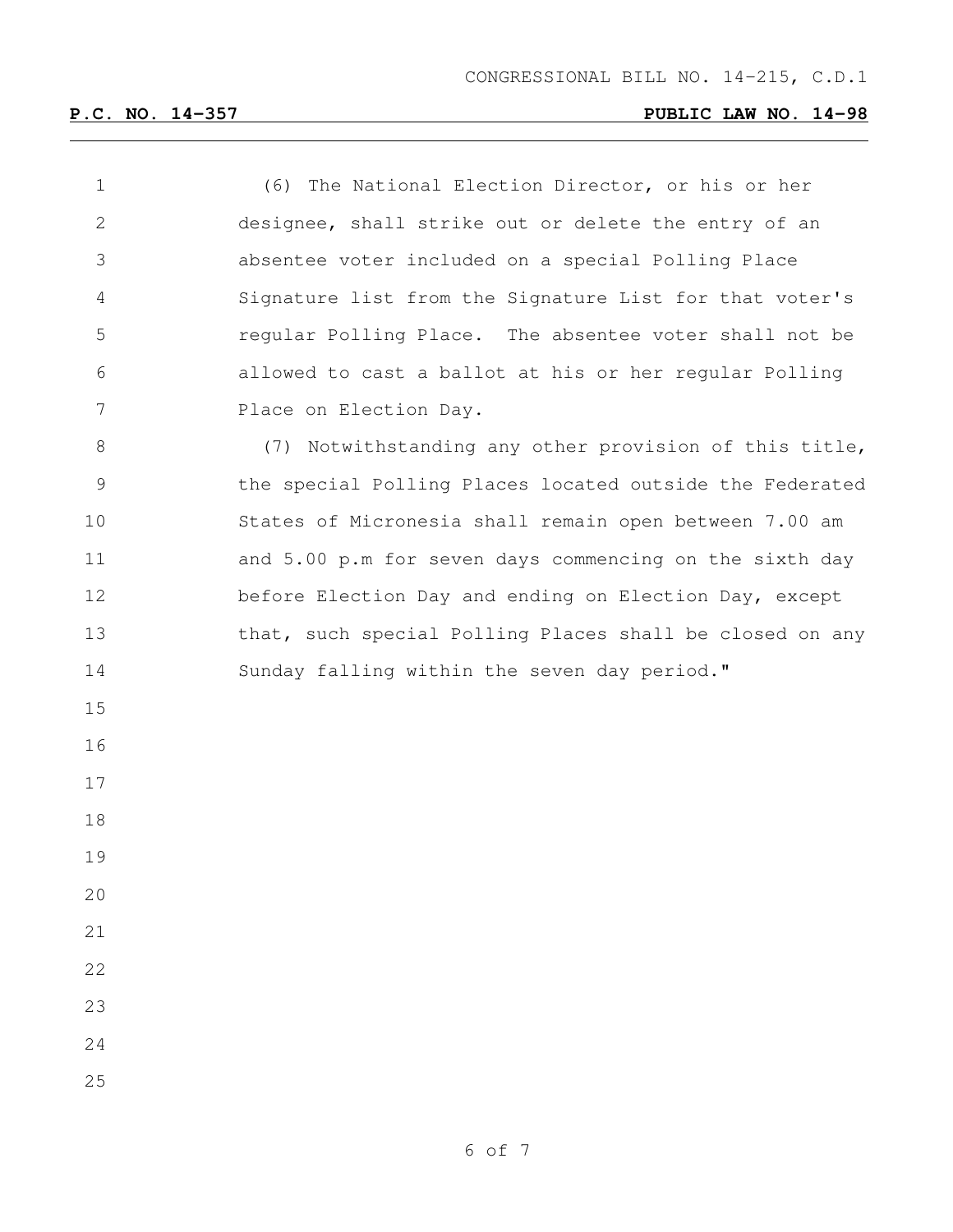| $\mathbf{2}$                        |           |                    |                                                                                                                                                            |
|-------------------------------------|-----------|--------------------|------------------------------------------------------------------------------------------------------------------------------------------------------------|
| 3                                   |           |                    |                                                                                                                                                            |
| becoming law without such approval. |           |                    |                                                                                                                                                            |
|                                     |           |                    |                                                                                                                                                            |
|                                     |           |                    |                                                                                                                                                            |
|                                     |           |                    |                                                                                                                                                            |
|                                     |           |                    |                                                                                                                                                            |
|                                     |           |                    | 2007                                                                                                                                                       |
|                                     |           |                    |                                                                                                                                                            |
|                                     |           |                    |                                                                                                                                                            |
| 12<br>OVERRIDE 1/11/07              |           |                    |                                                                                                                                                            |
|                                     |           |                    |                                                                                                                                                            |
|                                     |           |                    |                                                                                                                                                            |
|                                     |           |                    |                                                                                                                                                            |
|                                     |           |                    |                                                                                                                                                            |
|                                     |           |                    |                                                                                                                                                            |
|                                     |           |                    |                                                                                                                                                            |
|                                     |           |                    |                                                                                                                                                            |
|                                     |           |                    |                                                                                                                                                            |
|                                     |           |                    |                                                                                                                                                            |
|                                     |           |                    |                                                                                                                                                            |
|                                     |           |                    |                                                                                                                                                            |
|                                     |           |                    |                                                                                                                                                            |
|                                     | President | Joseph J. Urusemal | Section 3. This act shall become law upon approval by the<br>President of the Federated States of Micronesia or upon its<br>Federated States of Micronesia |